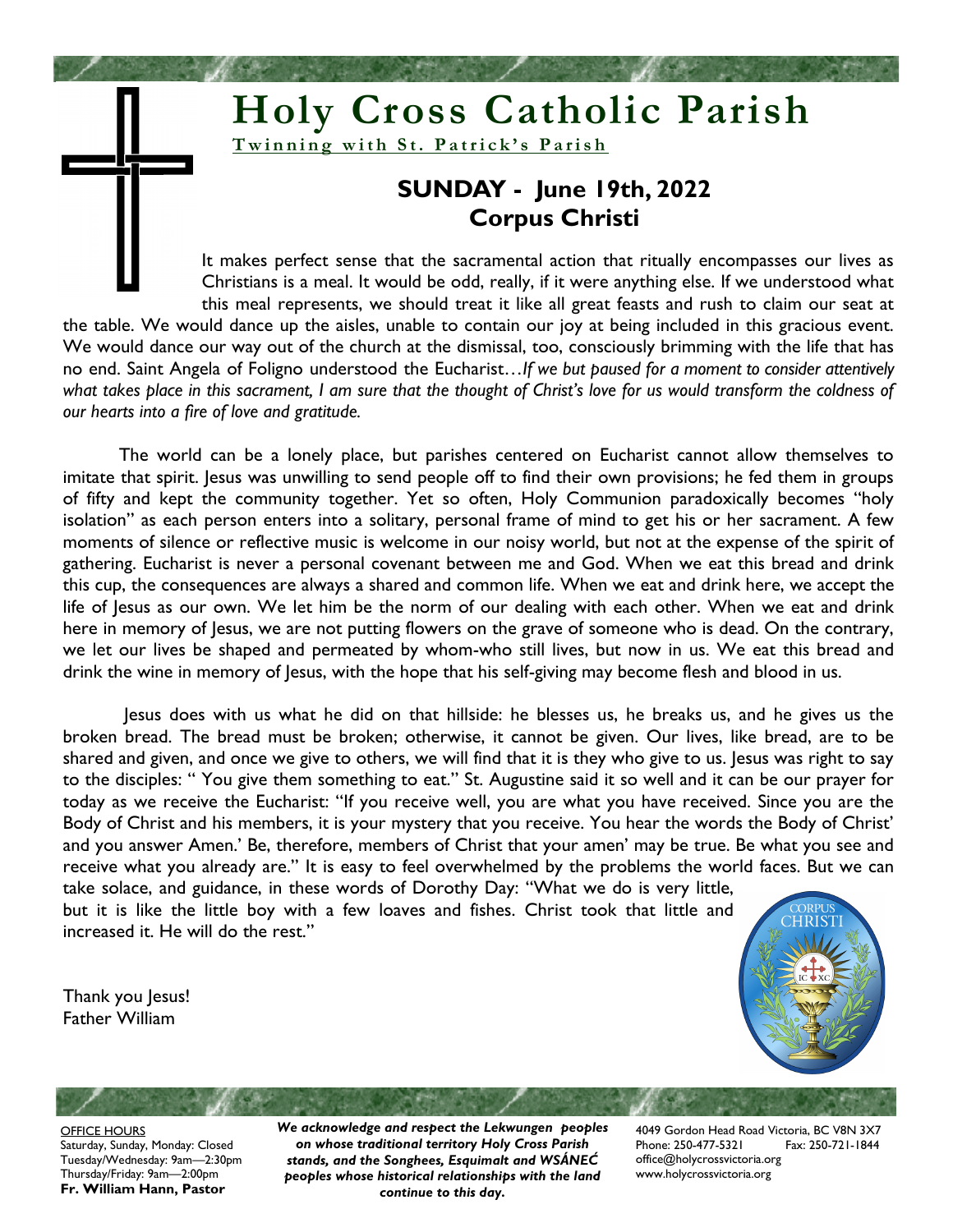#### **LIVESTREAM MASSES**

*Live Mass broadcast this weekend!* Mass is livestreamed this week from *Holy Cross Parish on Saturday at 4pm.* Click the link here: <http://www.youtube.com/c/StPatricksHolyCrossChurch>

## **CHANGES TO MASS SCHEDULE**

After consultation with the Liturgy Committee and feedback from parishioners, adjustments have been made to the Mass schedule as follows:

*Starting on Saturday, September 3rd and Sunday September 4th , our weekend Mass schedule will be:*  \* **Holy Cross:** Saturday at 4pm; and Sunday at 9am;

\* **St. Patrick's**: Sunday at 11am; and Sunday at 4pm.

\* **Our new weekday daily Mass** schedule starting in September: Tuesday & Thursday at 9am - Holy Cross. Wednesday & Friday at 12:10pm at St. Patrick's.

\***During the month of August when Fr. William is away:** our Liturgy of the Word Service with Communion will be held on Tuesday & Thursday at 9am - Holy Cross; and Wednesday & Friday at 12:10pm - St. Patrick's. Thank you all for your understanding during this time of change and opportunity.

### **RCIA INFORMATION**

*Do you know someone who has expressed an interest in becoming Catholic? Was baptized Catholic as a child, but has not celebrated the Sacraments of Confirmation and Eucharist?* Parishes in the city of Victoria have come together to offer an opportunity to learn more about our faith in small group settings. Sessions focus on the teachings and experience of Church and prepare individuals to celebrate the Sacraments of Baptism, Confirmation, and Eucharist during the Easter season. For information please contact your local pastor (Father Dino, Father William, Father Alfredo). To register for the 2022-23 year starting October 6 , 2022 at Saint Joseph the Worker parish email Carmelle to register at [carmelle.whiteley@gmail.com.](mailto:carmelle.whiteley@gmail.com)

**ARE YOU A FAITH FILLED, COLLABORATIVE PERSON? Father William is seeking such people to assist him on Parish Pastoral Council at Holy Cross.** The Pastoral Council is the principal planning body for our Parish. The members who serve, collaborate with the Pastor on all aspects of parish life. The Council meets regularly September to June (3 to 5 times a year), to develop long range goals, to monitor progress in meeting the parish's mission and to seek ways to deepen the faith life of the parish community. **If you are interested, please contact** the parish office. *Our Annual General Meeting at Holy Cross is Sunday, July 3 after the 9am mass. All are welcome!* 

#### **LIBRARY CORNER (entrance of the Church)**

June 22nd celebrates the feast day of two English martyrs: Bishop, St John Fisher and St Thomas More who opposed the wishes of the Tudor King Henry VIII in the English Reformation. Recent acclaimed scholarship illustrates the difficulty Catholics had in holding on to their faith in Tudor times.

**Websites : [https://en.wikipedia.org/wiki/John\\_Fisher](https://en.wikipedia.org/wiki/John_Fisher)** and **[https://en.wikipedia.org/wiki/Thomas](https://en.wikipedia.org/wiki/Thomas%20More)  [More](https://en.wikipedia.org/wiki/Thomas%20More) Parish Hall Library Shelf**

- A Daughter's Love --- How Meg supported her father Thomas More in his later life and death, (2009) by John Guy
- God's Secret Agents: Forbidden Priests in the Reigns of Queen Elizabeth & James I), (2005) by Alice Hogge
- The last Divine Office: Henry VIII and the Dissolution of the Monasteries (overseen by Thomas Cromwell of Wolf Hall fame), (2008) by G Moorhouse
- The Unintended Reformation: How a Religious Reformation Secularized the World (2017) by Brad Gregory
- Statesman and Saint: Cardinal Wolsey, St Thomas More & the Politics of Henry V111 (1983) by Jasper Ridley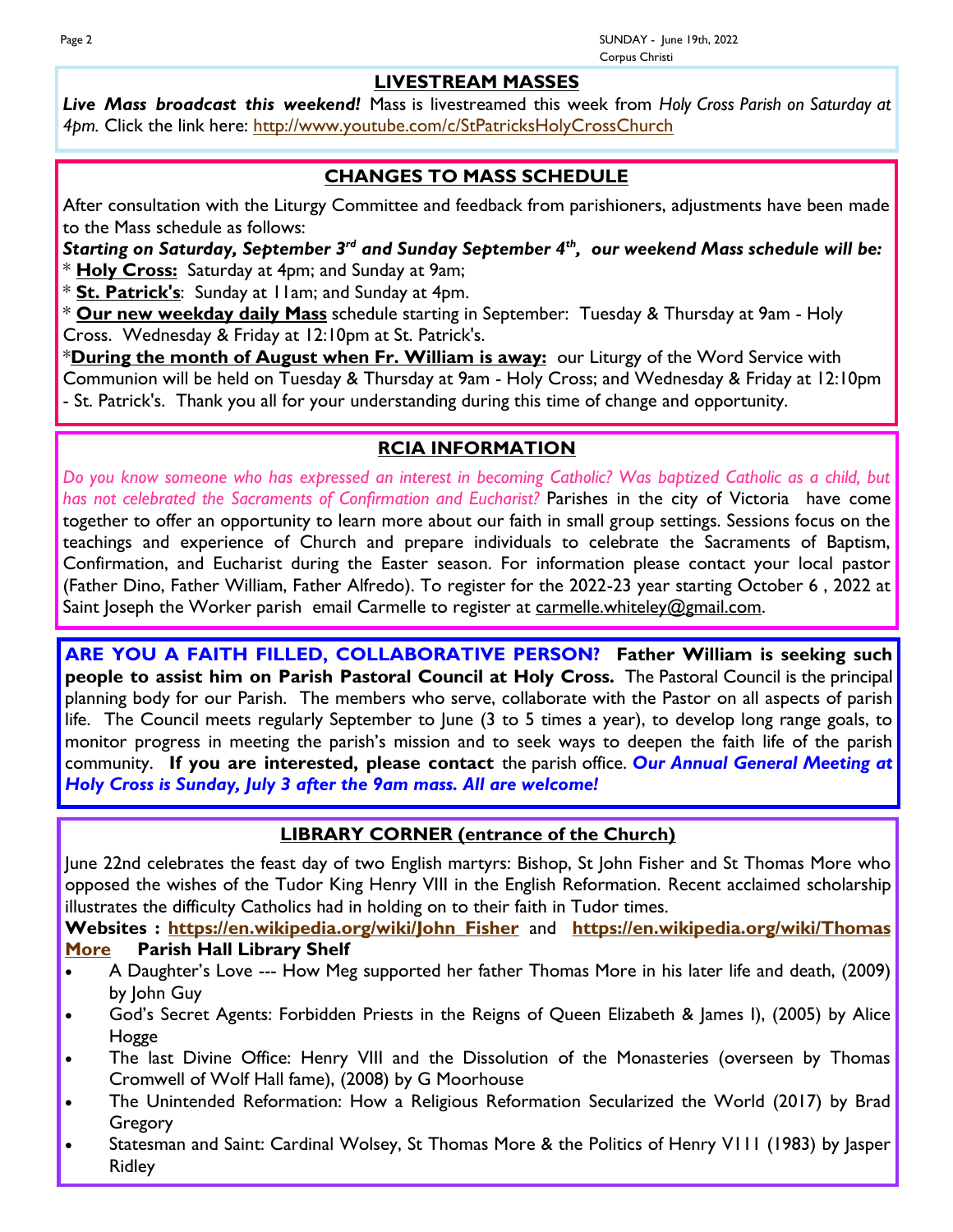#### **PRAYER REFLECTION**

Receive Communion often, very often . . . there you have the sole remedy, if you want to be cured. Jesus has not put this attraction in your heart for nothing. *—Saint Thérèse of Lisieux*

If we but paused for a moment to consider attentively what takes place in this sacrament, I am sure that the thought of Christ's love for us would transform the coldness of our hearts into a fire of love and gratitude. *—Saint Angela of Foligno*

#### **NOTE FROM THE DIOCESE**

Please note the following changes to the Diocesan livestream schedule. We have also posted these changes at [https://](https://www.rcdvictoria.org/events/dailymasslivestreamed) [www.rcdvictoria.org/events/dailymasslivestreamed](https://www.rcdvictoria.org/events/dailymasslivestreamed) and [https://](https://www.youtube.com/c/RCDVictoriaLiveOne/about) [www.youtube.com/c/RCDVictoriaLiveOne/about.](https://www.youtube.com/c/RCDVictoriaLiveOne/about)

The Canadian Conference of Catholic Bishops invites families across Canada to participate in an online "**Rosary for the Family**".

\*\*\*

This live Zoom event takes place on Father's Day, Sunday, 19 June 2022, at noon PDT. Featuring different families and voices from across the country, it is an opportunity to gather in prayer with other faith-filled families.

The CCCB is hosting this national event in preparation for the 10th World Meeting of Families that will take place in Rome and in dioceses across the world from 22–26 June 2022.

#### *Everyone is welcome!*

For more information and to register, please visit:

[https://www.cccb.ca/faith-moral-issues/family-and-life/celebrating-the](https://www.cccb.ca/faith-moral-issues/family-and-life/celebrating-the-amoris-laetitia-family-year/what-are-the-plans-for-the-10th-world-meeting-of-families/national-rosary-for-the-family-19-june-2022/)[amoris-laetitia-family-year/what-are-the-plans-for-the-10th-world](https://www.cccb.ca/faith-moral-issues/family-and-life/celebrating-the-amoris-laetitia-family-year/what-are-the-plans-for-the-10th-world-meeting-of-families/national-rosary-for-the-family-19-june-2022/)[meeting-of-families/national-rosary-for-the-family-19-june-2022/](https://www.cccb.ca/faith-moral-issues/family-and-life/celebrating-the-amoris-laetitia-family-year/what-are-the-plans-for-the-10th-world-meeting-of-families/national-rosary-for-the-family-19-june-2022/)

## *SAVE THE DATE! Saturday, July 9th - Volunteer Appreciation*

*Tea, will be held in the parish hall from 1-3pm. It has been a long time since we've been able to properly say THANK YOU to all our wonderful parish volunteers. We hope you can join us on that day. More details to follow, but if anyone is inclined to help out with serving, etc.,* 

*please email Joanie at: [officeassistant@holycrossvictoria.org](mailto:officeassistant@holycrossvictoria.org) I would be happy to hear from you!*



#### **THANK YOU CONER**

This week we thank Bob Francis, who came out of retirement (again and again and again) to move an electrical outlet in the sacristy. We are grateful for his gifts of time and talent, and for literally making it possible for light to shine and voices to be heard in the Church and all over the parish centre. Thank you BOB!!!!!

#### **OUR LITURGICAL LIFE:**

**SATURDAY, June 18th** 1:30pm: Funeral for Florence Bushell 3-3:45pm: Confession

4pm Mass: Salvatore Ciccone +

**SUNDAY, June 19th FATHER'S DAY!!** 9am Mass: Jose Mendonca +

**MONDAY, June 20th** *Office Closed/No Mass*

**TUESDAY, June 21st** 9am Mass: Lucille Muldoon +

**WEDNESDAY, June22nd** 9am Mass: John Neary +

**THURSDAY, June 23rd** 9am Mass: Sean Murtagh +

**FRIDAY, June 24th** 9am Mass: Lawrence Hudon +

**\*\*\*\*\*\*\*\*\*\*\*\*\*\*\*\*\*\*\***

*Masks are no longer mandatory indoors, though we do encourage those who feel more comfortable to wear them as needed. As always, if you are feeling unwell or symptomatic please stay home.* 



holy cross charch gorden head id. Untoria, b.c.

#### **COLLECTION for June 12, 2022** WE ARE GRATEFUL FOR THESE GIFTS:

| <b>Envelopes</b>            | \$4,280.00 |
|-----------------------------|------------|
| Loose                       | \$295.00   |
| <b>Pre-Authorized Debit</b> | \$1,677.00 |
| <b>TOTAL</b>                | \$6,252.00 |